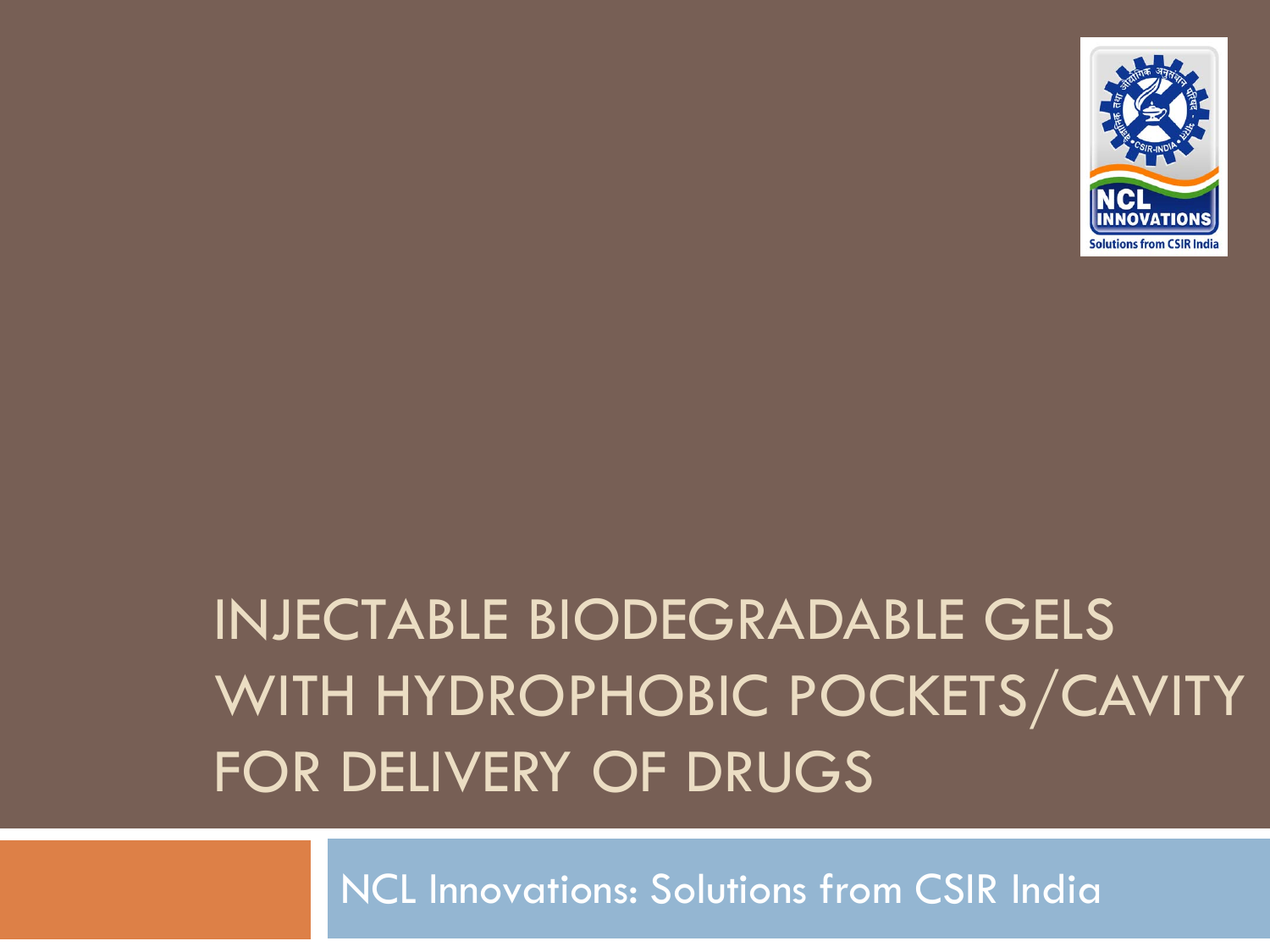## **Technology**

**DURSOLUTION** 

- $\Box$  Hydrogels are 3-D polymer networks with an unique ability to hold water, maintaining semi-solid state giving them physical characteristics similar to soft tissues
- $\Box$  Their applications in biomedicine require them to be easily administrable as preformed hydrogels are difficult to mould to the cavity shape
- $\Box$  Hydrogels are hydrophilic, and it is difficult to load drugs into them, as most drugs are hydrophobic in nature
- $\square$  Should be able to exist as flowable aqueous solutions before injection and immediately turn in to standing gels upon administration (*in situ* crosslinked*)*
	- $\Box$  The hydrogel disclosed here is in situ crosslinked (which makes it suitable for injectable systems), with one or more hydrophobic pocket(s) which can be used to deliver desired drugs
		- $\Box$  Delivers the drugs with desired release profile
		- Gelation time- 1 to 30 minutes; Degradation time- 1- 30 days; Storage modulus (capacity) from 5- 110 Kpas
	- $\Box$  Comprises of a polymer backbone, a hydrophobic pocket (moiety being triclosan) and a water soluble cross linker for the formation of the gel (paclitaxel solubilized in alpha tocopherol)

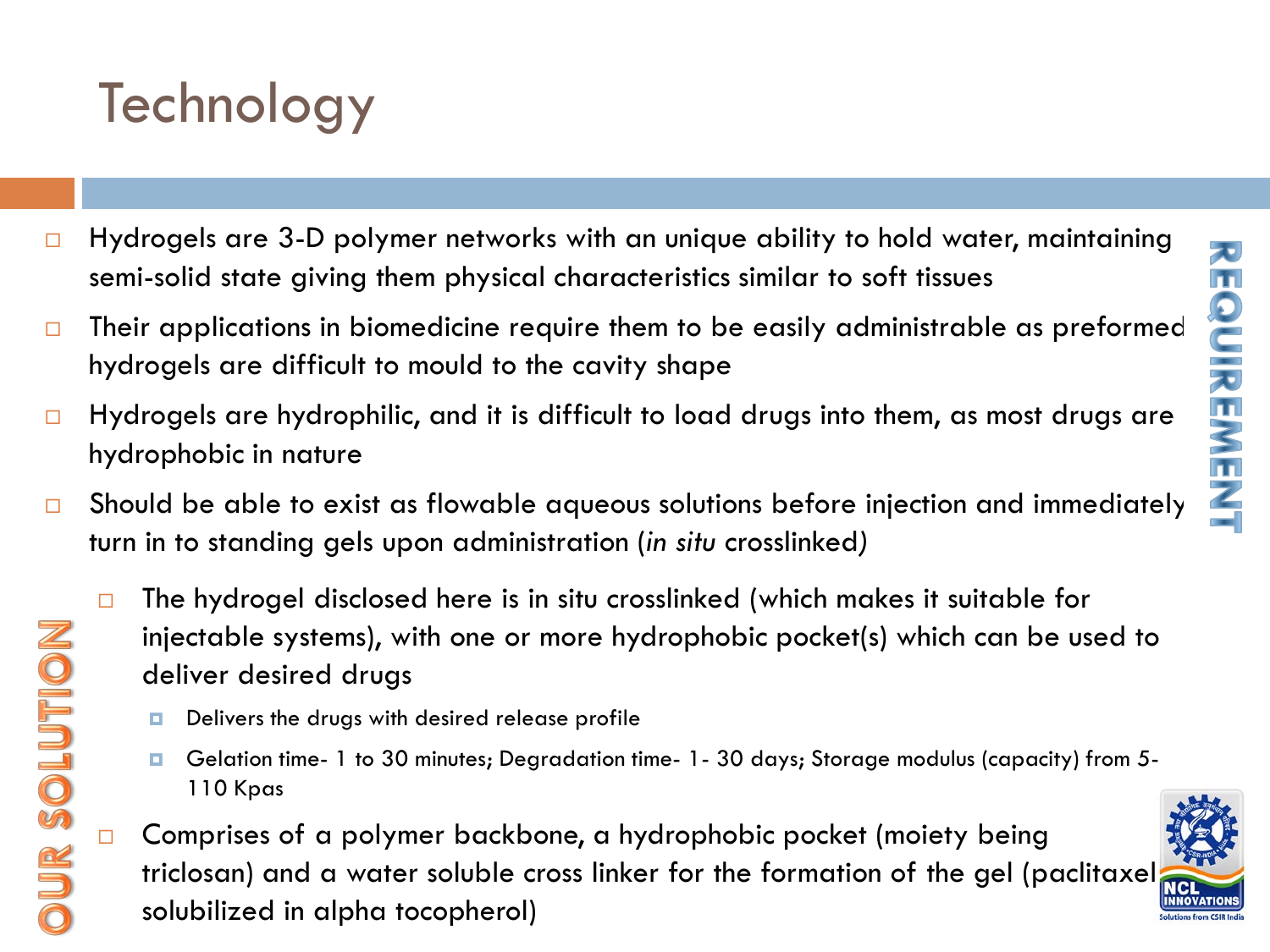# **Applications**

### $\Box$  In site specific drug delivery systems/depots

**D** Many important drugs are hydrophobic in nature and need to be administered in a solubilized form for the expected therapeutic effect- using our gel system, which has hydrophobic pockets to hold these drugs, the drugs can be delivered directly

### $\Box$  Biomedicine

- **D** Cell growing depots for tissue regeneration
- **P** Protective membranes for the treatment of wounds

### $\Box$  Tissue engineering

- $\Box$  Space filling agents
- Delivery vehicles for bioactive molecules
- **T** Tissue formation directing scaffolds

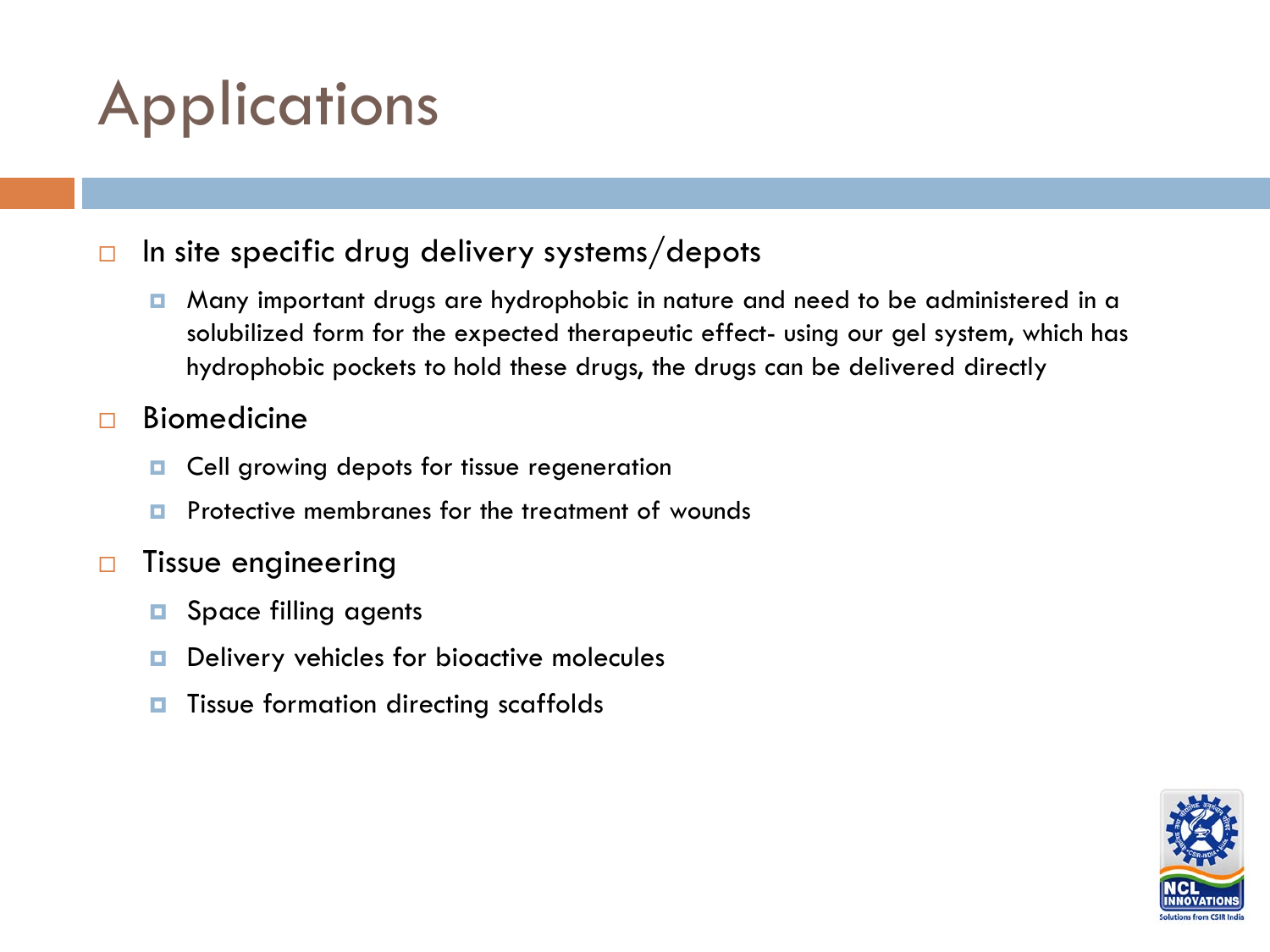## Market Potential

- $\Box$  There has been a growing demand for novel drug delivery technologies
- □ The US market for advanced drug delivery has been projected to exceed \$76 billion by 2014<sup>1</sup> and face a sales of \$153.5 billion by 2011<sup>2</sup>
	- **D** Not many organizations exist which can fulfill the task of making such specialized delivery techniques on a large scale<sup>1</sup>
- $\Box$  The worldwide market value for wound-care management is expected to come in at  $$19.7$  billion in 2016<sup>3</sup>
	- **D** Companies are focused on delivering advanced treatments necessary to heal wounds and improve lives $3$
- $\Box$  The tissue engineering market in US is expected to reach \$50 million by the year 20154 and the worldwide market is expected to pass the \$15billion mark by  $2012<sup>5</sup>$  signifying significant market potential for these gels

<http://www.pharmameddevice.com/App/homepage.cfm?appname=100485&linkid=23294&moduleid=3162> (viewed 13/06/11) <sup>1</sup> [http://www.hbs.edu/units/tom/conferences/docs/Highly%20Responsive%20Hydrogel%20Scaffold.pdf](http://www.hbs.edu/units/tom/conferences/docs/Highly Responsive Hydrogel Scaffold.pdf) (viewed 13/06/11) <sup>2</sup> <http://www.medtechinsight.com/ReportA125.html> (viewed 13/06/11) 3 [http://www.idataresearch.net/idata/articleUpload/28c541a169fa276c552233149a262fa2\\_1259794435\\_december2009.pdf](http://www.idataresearch.net/idata/articleUpload/28c541a169fa276c552233149a262fa2_1259794435_december2009.pdf) (viewed 21/07/11)<sup>4</sup> [http://www.tissuegenesis.com/TGI%20Market%20Opportunity%20Brochure.pdf](http://www.tissuegenesis.com/TGI Market Opportunity Brochure.pdf) (viewed 21/07/11)<sup>5</sup>

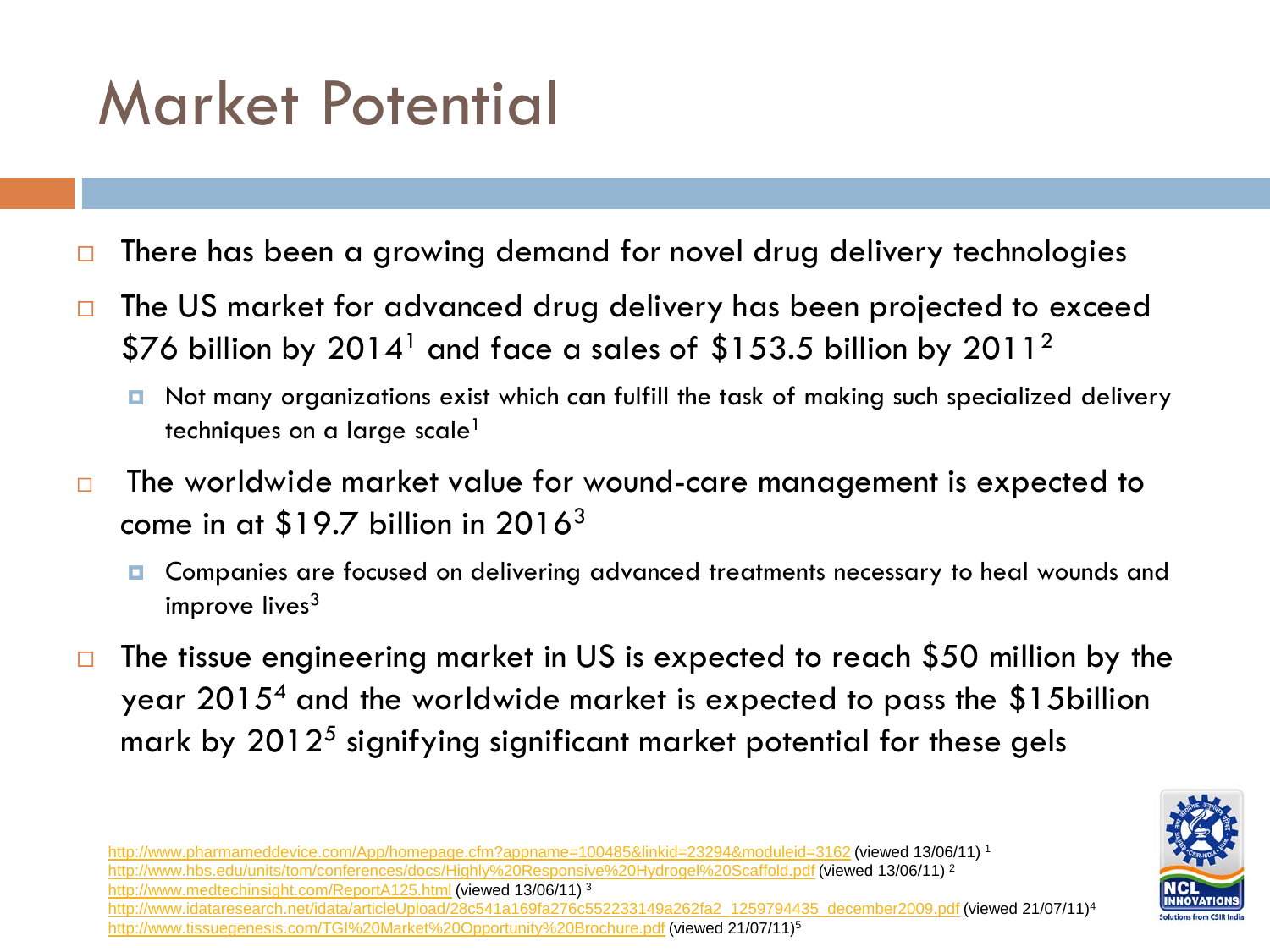### Value

- $\Box$  Can be useful for administering agents such as drugs, proteins, etc. through various delivery profiles (slow, sustained, pulsatile release)
- $\Box$  Overcome the barrier of surgical implantation
	- Injectable & *in situ* cross linked
	- Biodegradable
- □ Does not require solvents as other biodegradable polymers might require
	- Solvents harmful to the human body
	- **□** Some drugs may become inactive on coming in contact with the solvent
- $\Box$  In drug delivery applications, drugs can be loaded in the hydrophobic pockets present in the gels
- □ Provides precise control over the chain length, sequence and 3D arrangement of the polymer networks in the gels - hence prevents side reactions caused which may influence their performance

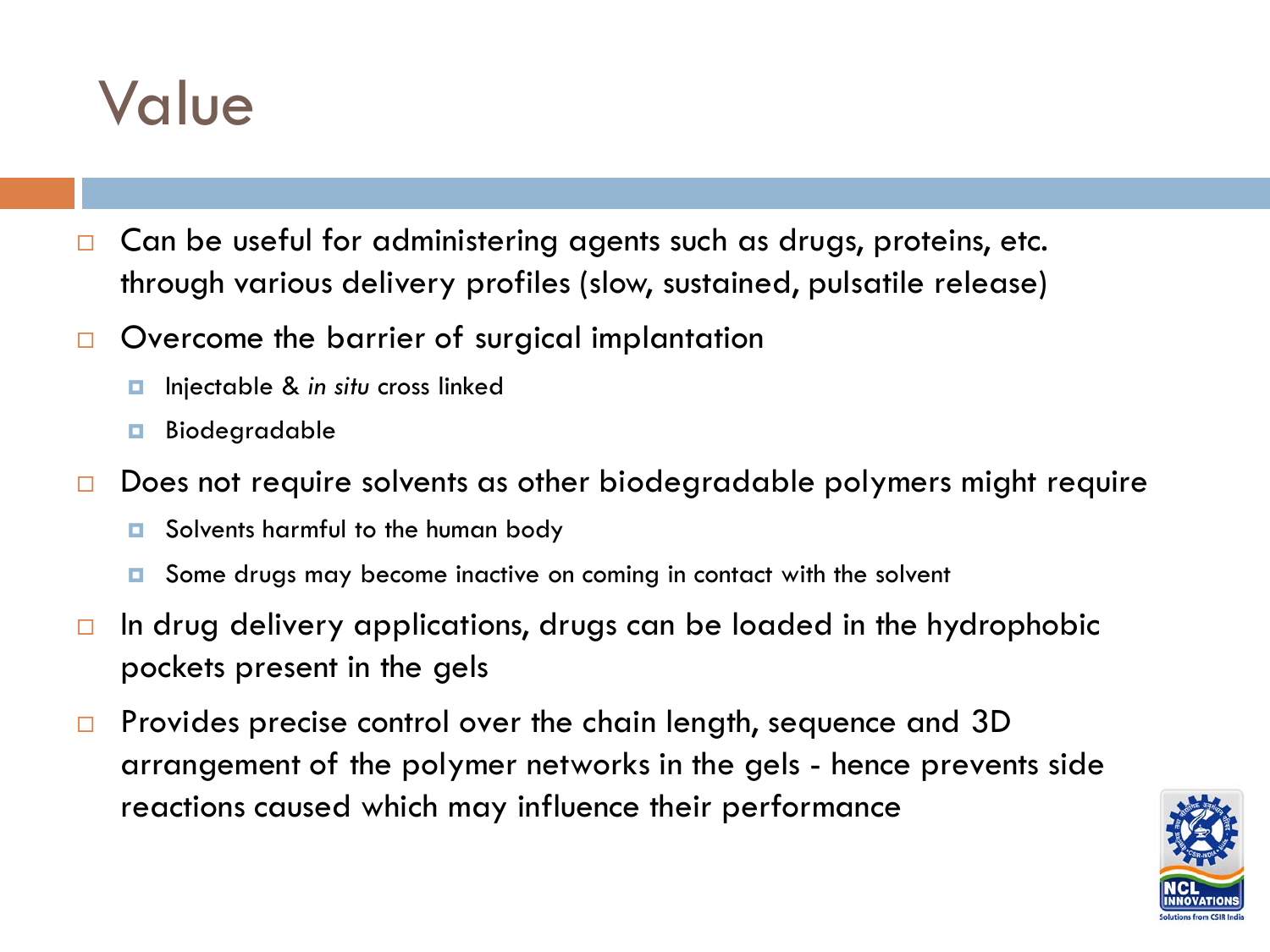# Technology Status, IP Status

- **D** Patent application filed
- $\Box$  Ready to be licensed/commercialized
- Demonstrated at lab scale

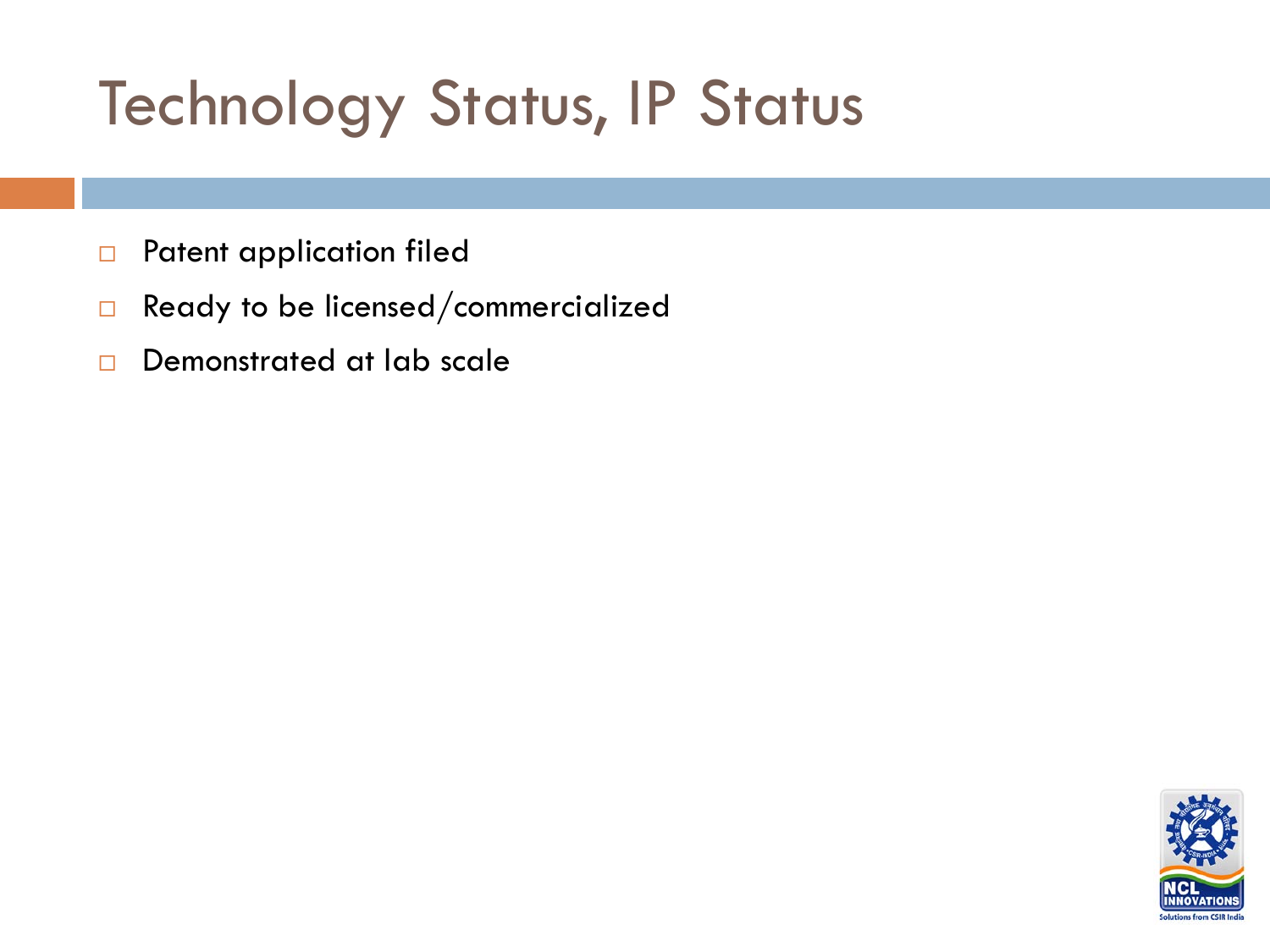# Links & References

### **D** [PCT application](http://www.wipo.int/patentscope/search/docservicepdf_pct/id00000014154820?download) filed

□ Mooney, D. J. & Drury, J. L. (2003) Hydrogels for tissue engineering: scaffold design variables and applications, *Biomaterials,* 24, 4337-4351 (Review)

#### **Contact Info:**

**Dr. Magesh N.**  Scientist, NCL Innovations National Chemical Laboratory Pune - 411008 Phone: +91-20-2590-2982 Fax: +91-20-2590-2983 Email: m(dot)nandagopal(at)ncl(dot)res(dot)in